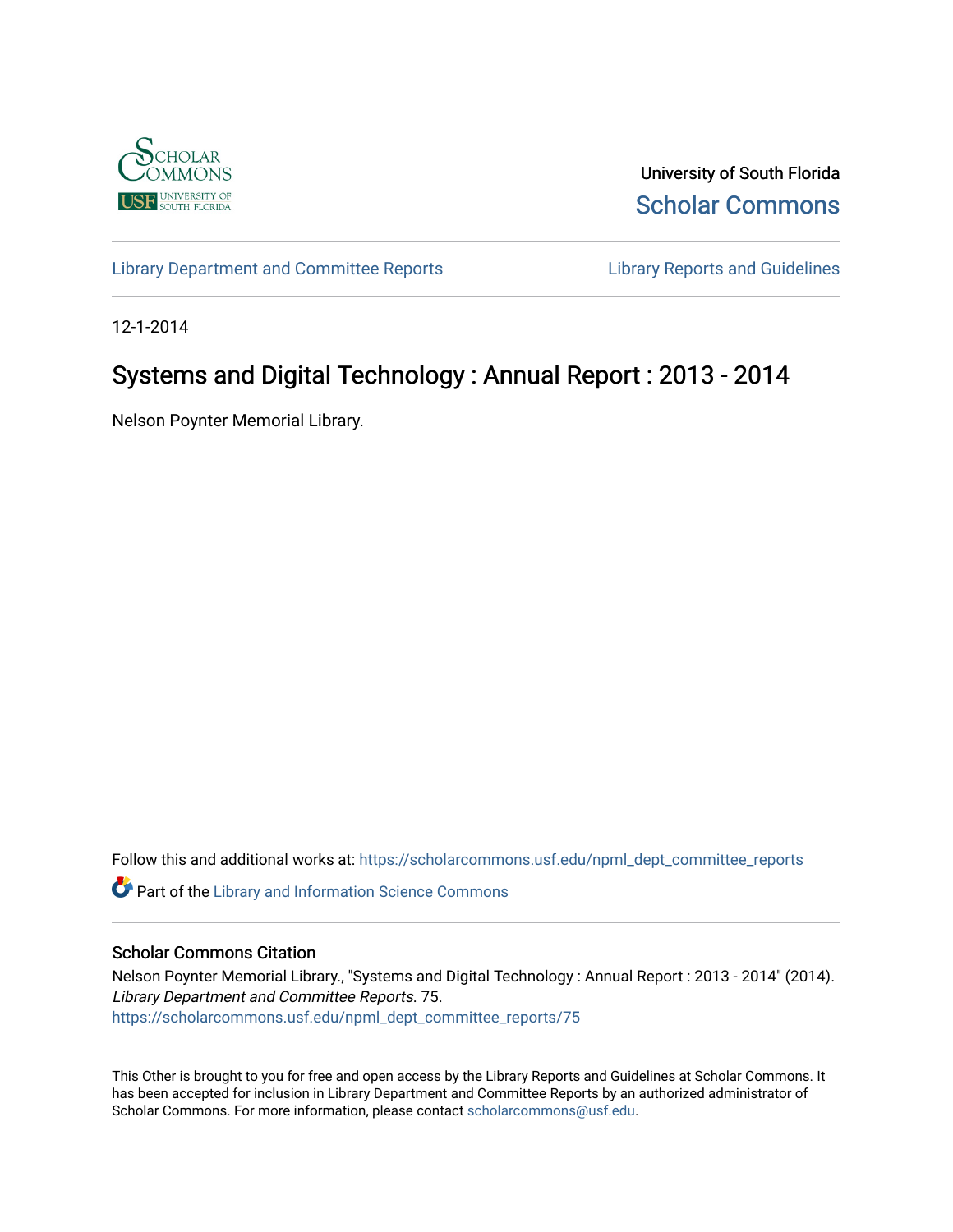# **Systems and Digital Technology Departmental Report**

**July 1, 2013 – June 30, 2014**

University of South Florida St. Petersburg

*Compiled by Berrie Watson and Kaya van Beynen with input from Carol Hixson* 

2014

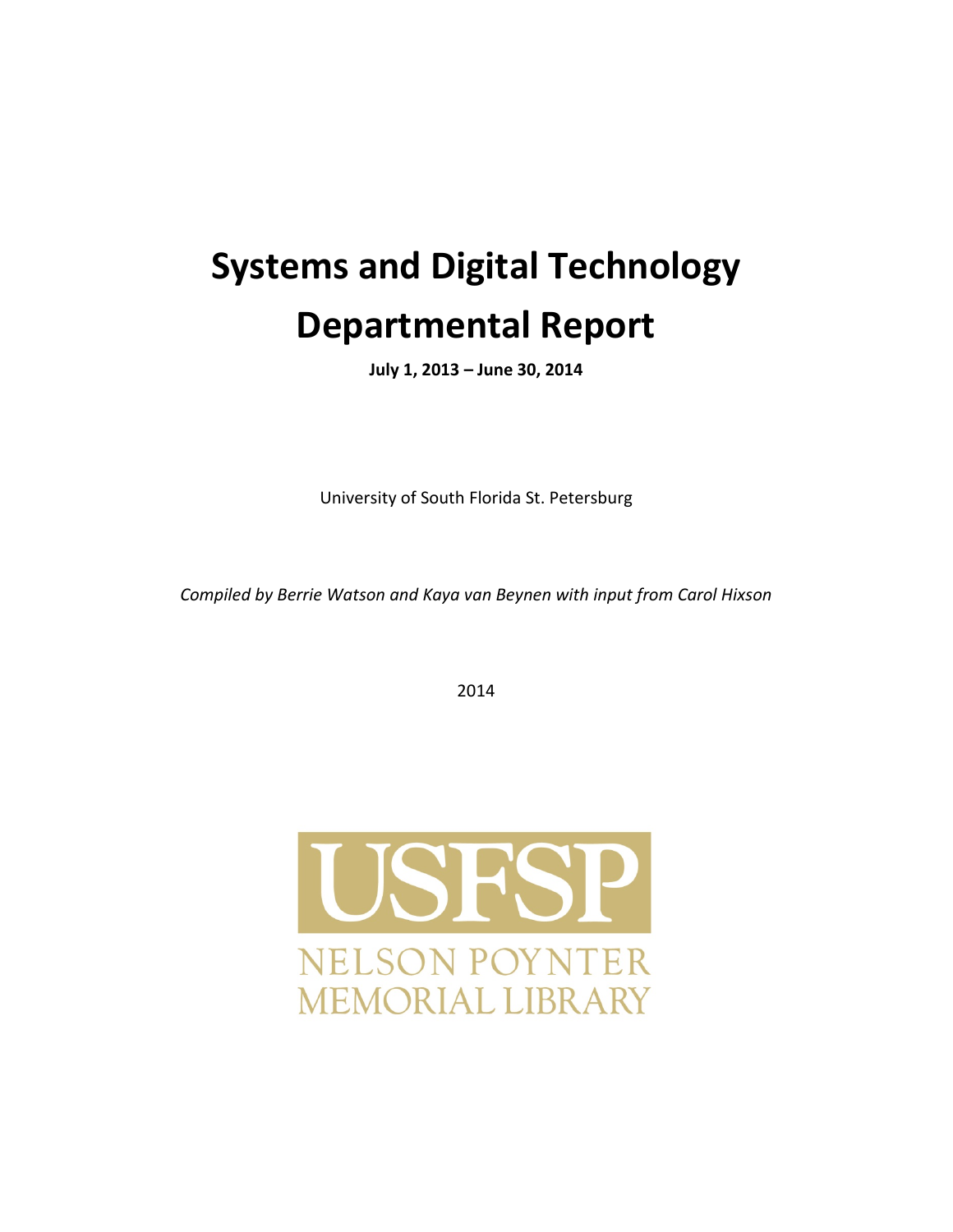## **Statistical Snapshot:**

|                                                               | 2013/14        | 2012/13        | 2011/12        | 3 Yr.<br>Change |
|---------------------------------------------------------------|----------------|----------------|----------------|-----------------|
| Help Desk: Total Number of Technical<br>Questions             | 2156           | 3398           | 3788           | $-43%$          |
| Service Requests: Library                                     | 416            | 343            | 637            | $-35%$          |
| <b>Number of Open Use Computers</b>                           | 78             | 55             | 55             | $+42%$          |
| <b>Number of Staff Computers</b>                              | 51             | 42             | 34             | $+50%$          |
| Number of Distance Learning Faculty &<br><b>OLITS Laptops</b> | 14             | 11             | $\overline{4}$ | $+250%$         |
| <b>Network Connectivity Devices</b>                           | 19             | 10             | 8              | +138%           |
| <b>Number of Wireless Coverage Points</b>                     | 19             | 19             | $\overline{4}$ | +375%           |
| <b>Number of Library Servers</b>                              | 18             | 15             | 12             | $+50%$          |
| <b>Number of Distance Learning Servers</b>                    | $\overline{4}$ | $\overline{3}$ | $\overline{2}$ | $+100%$         |
| <b>Amount of Server Storage</b>                               | 7TB            | 2TB            | 600GB          | +1067%          |

## **Department Overview**

Serving as the primary technology office of the USFSP Library, the Library Systems and Digital Technology Department (LSDT department) supports open use computing, technologyenhanced student collaboration, the USFSP Digital Archive, and a myriad of related components to bring library computing services and resources to students, faculty, and staff.

During the 2013/14 Academic year, the LSDT department consisted of Berrie Watson, Department Head, Sharon Austin, Web Applications Specialist (OPS), Gediminas Pakalnis, Technology Helpdesk Support Assistant (OPS), and Robin Casey, Systems Analyst. Robin Casey resigned in May 2014, and this position was vacant for almost four months until Mark Couch was hired as Systems Analyst in August 2014. In addition, the Department has three part-time student workers providing 50 hours / week of technical support at the IT Help Desk in the Nelson Poynter Library.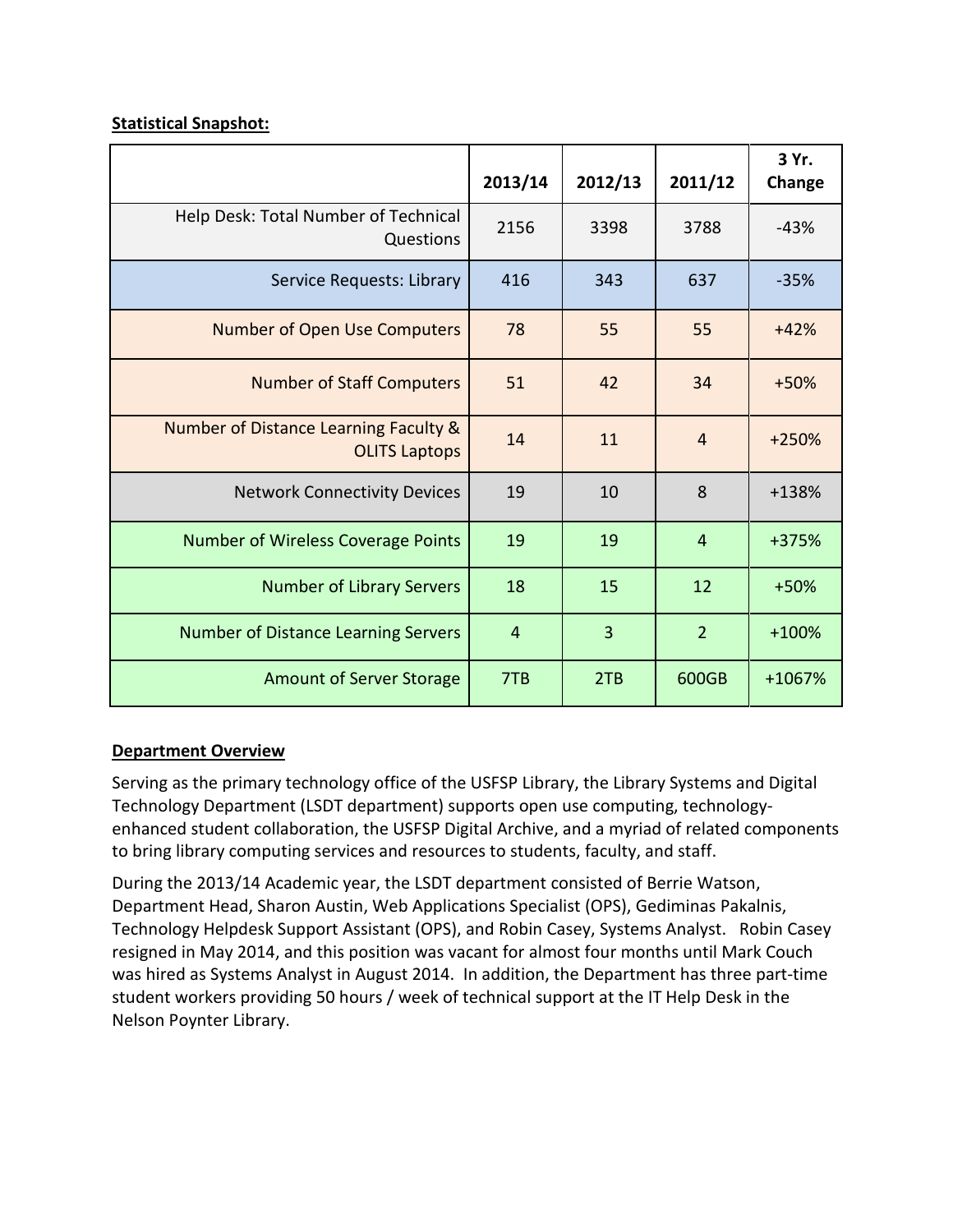## **Significant Departmental Accomplishments:**

## Expansion of the Library Information Commons

During the summer of 2013, the USFSP computing labs closed leaving the library's information commons at that time the *only* open computer lab at USFSP. To meet this increased demand, the library Information Commons (IC) initially expanded from 37 to 48 stations. During the second phase of expansion, additional library computers were added to new areas of the library  $1<sup>st</sup>$  floor and into the  $2<sup>nd</sup>$  floor of the library for the first time. Eleven computers were added to the 1<sup>st</sup> floor IC, but in small groupings and dispersed throughout the entire floor. In addition, three collaboration stations were added to the  $2<sup>nd</sup>$  floor of the library, one among the library book stacks, and two in the Online Learning & Instruction Technology Services (OLITS) area. The addition of these computers and collaboration spaces situated throughout the library met student requests for quieter and more varied technology spaces.

New computing furnishings (desks and comfortable chairs) all hardwired with power access, were purchased and located on all floors of the library. Technology and computing integration continues to be a major part of the library's phased redesign. In two stages, furnishings and increased computing collaboration spaces were added to increase power and data access. The LSDT department coordinated planning, upgrade of infrastructure, load balancing, and inspection of the upgraded areas. Network infrastructure components were also added, to ensure that the physical spaces were properly configured to receive the new furnishings and optimal technology efficiency.

## Library Website Redesign

A complete redesign of the Nelson Poynter Library website was conducted in 2012/13. The new website went live during the 2013 summer, however Web Applications Specialist Sharon Austin continued to update and transfer the library website throughout the 2013/14 year.

Starting in March 2014, the LSDT department began collecting Google Analytics data on the new library website. Unsurprisingly, the number of unique website visitors dropped in May and June of 2014 coinciding with the summer semester and the reduced number of students around campus. In the 2014/15 academic year, the library will be able to get a full year of library page visits to serve as a benchmark for future years.

## **Monthly Unique Audience Visits to new Nelson Poynter Library Webpage [\(www.lib.usfsp.edu\)](http://www.lib.usfsp.edu/)**

|        | <b>March 2014</b> | <b>April 2014</b> | <b>May 2014</b> | <b>June 2014</b> |
|--------|-------------------|-------------------|-----------------|------------------|
| Visits | 10330             | 12528             | 6000            | 5964             |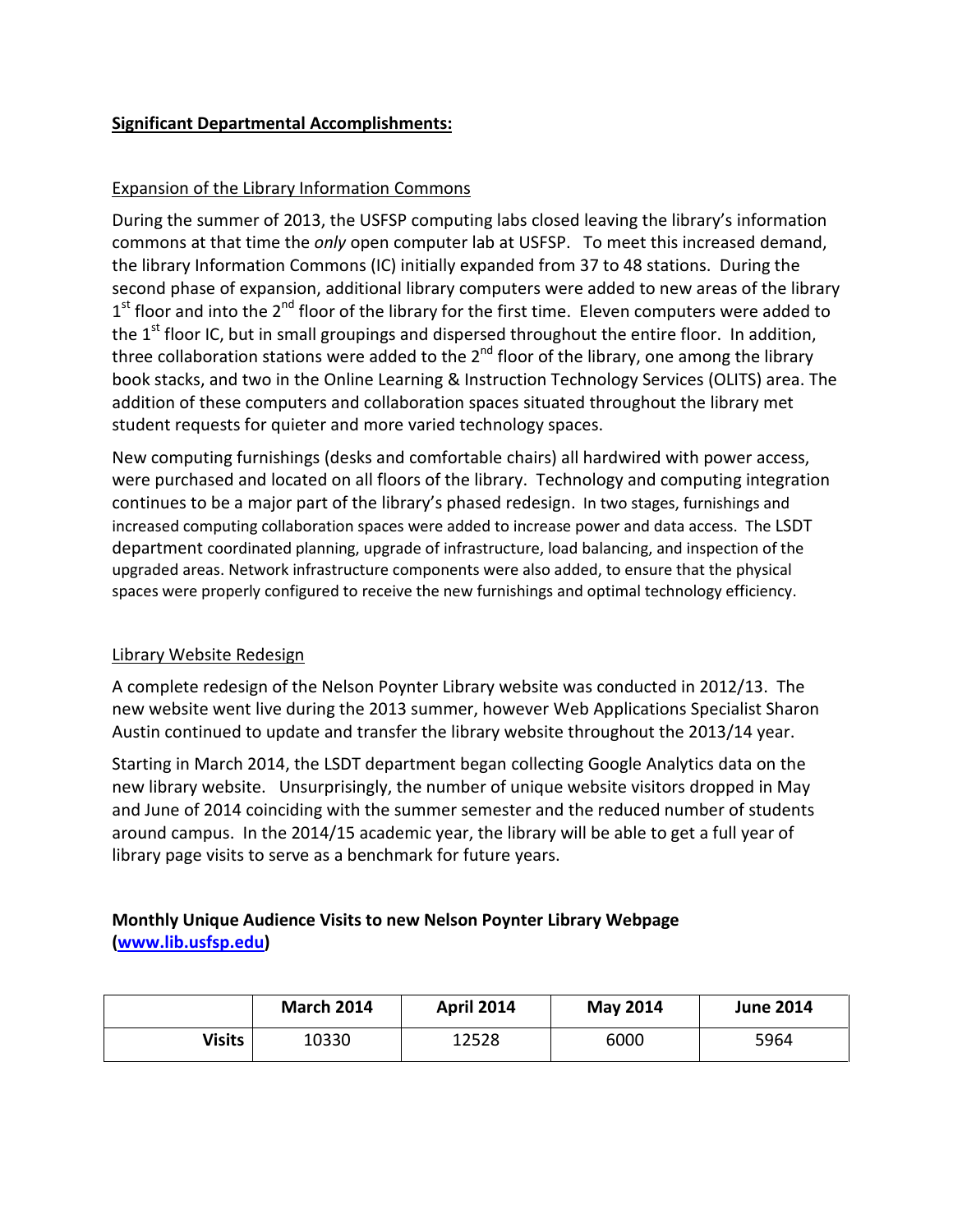From this same Google Analytics data, the top 10 most frequently visited pages on the library website are listed in the table below. For additional details on all web pages visited more than 20 times in a month, please refer to the Appendix at the end of this report.

| <b>March</b>                                                            | Page<br>view | <b>April Page</b>                                                       | Page<br>view | May                       | Page<br>view | June                                                                           | Page<br>view |
|-------------------------------------------------------------------------|--------------|-------------------------------------------------------------------------|--------------|---------------------------|--------------|--------------------------------------------------------------------------------|--------------|
| $\prime$                                                                | 11,909       |                                                                         | 20,411       | $\prime$                  | 15,024       |                                                                                | 15,177       |
| /library-hours/                                                         | 823          | /library-hours/                                                         | 1,498        | /library-<br>hours/       | 1,384        | /library-hours/                                                                | 1,413        |
| /students/                                                              | 471          | /students/                                                              | 813          | /students/                | 501          | /info/employment-<br>opportunities-at-<br>nelson-poynter-<br>memorial-library/ | 479          |
| /resources/                                                             | 287          | /resources/                                                             | 443          | /resources/               | 416          | /students/                                                                     | 470          |
| /services/                                                              | 182          | /people/                                                                | 269          | /service/dl-<br>support/  | 416          | /resources/                                                                    | 444          |
| /physical-<br>space/map-of-<br>the-third-floor-<br>of-the-library/      | 179          | /services/                                                              | 232          | /services/                | 408          | /info/director-of-<br>distance-and-online-<br>learning/                        | 402          |
| /people/                                                                | 153          | /about/                                                                 | 216          | /people/                  | 321          | /people/                                                                       | 306          |
| /about/                                                                 | 135          | /physical-<br>space/map-of-<br>the-third-floor-<br>of-the-library/      | 153          | /about/                   | 299          | /services/                                                                     | 302          |
| /physical-<br>space/map-of-<br>the-second-<br>floor-of-the-<br>library/ | 123          | /physical-<br>space/map-of-<br>the-second-<br>floor-of-the-<br>library/ | 125          | /online-<br>learning/     | 266          | /about/                                                                        | 230          |
| /info/contact-<br>us/                                                   | 61           | /staff-<br>member/carol-<br>hixson/                                     | 113          | /instructional-<br>media/ | 240          | /online-learning/                                                              | 214          |

It should be noted that the library web pages tracked by Google Analytics do not comprehensively track all of the Nelson Poynter Memorial Library's online presence. Library web pages that are not hosted on the [www.lib.usfsp.edu](http://www.lib.usfsp.edu/) domain are not included in these statistics. These additional webpages are:

- 1. LibGuides <http://guides.nelson.usf.edu/>
- 2. Modules [http://decade.it.usf.edu/stpete/lib\\_modules/](http://decade.it.usf.edu/stpete/lib_modules/)
- 3. Digital Archive <http://dspace.nelson.usf.edu/>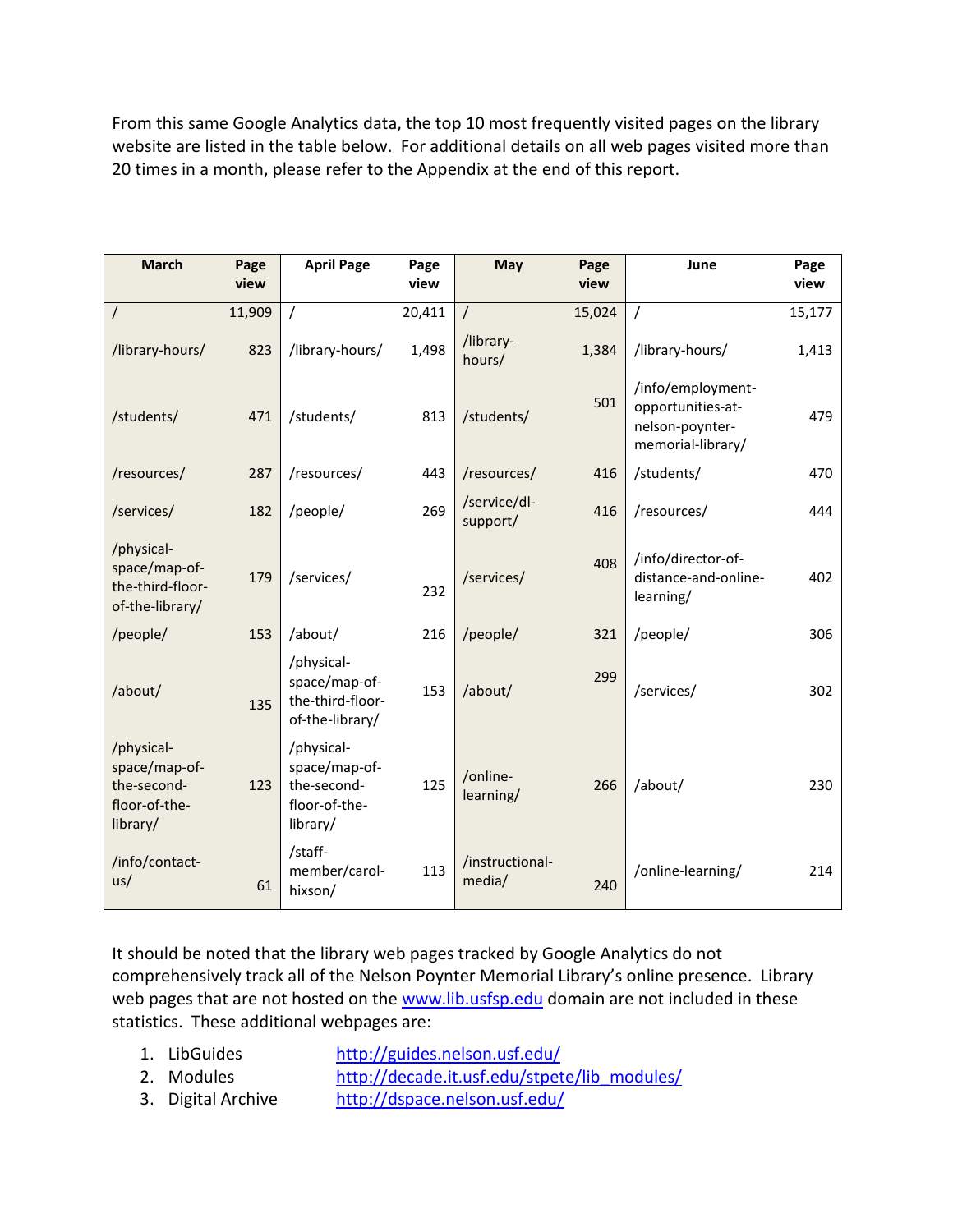4. HelpDesk <http://usfspdl.org/>

- 5. USF Libraries Services
	- a. Ebsco <http://eds.b.ebscohost.com/eds/>
	- b. Metalib <http://metalib.fcla.edu/>
	- c. Catalog <http://usf.catalog.fcla.edu/sf.jsp>
	- d. eJournal links <http://sfx.fcla.edu/usf/>
	- e. ILL, Renewals <http://www.lib.usf.edu/>
- 6. Ask-a-Librarian <http://askalibrarian.org/>
- 7. Constant Contact: <http://events.r20.constantcontact.com/>
- 8. myUSF <https://my.usf.edu/>
- 9. Library Blogs
	- a. Dean's Blog <http://poynterdean.wordpress.com/>
	- b. DL Blog <http://usfspdistancelearning.wordpress.com/>
	- c. Digital Collections Blog <http://usfspdigitalcollections.wordpress.com/>
- 10. Facebook <https://www.facebook.com/PoynterLibrary>
- 
- 11. Google Scholar <http://scholar.google.com/>

## IT Help Desk

An IT Help Desk was created in the fall of 2011 to provide technical support to students and faculty in the library's information commons. To staff the IT help desk, two part-time OPS student workers were hired at the onset to work during the library's busiest hours. In fall 2013, three part-time student workers were hired through Federal Work Study to serve at the Library's IT Help Desk.

An online service desk form, shared between the LSDT, Access Services, and Research and Instruction Departments, was created for the new IT Help Desk. The purpose of this form was to collect data on questions fielded by the library's service desks, with one of the question categories being for Technical Questions. Midway through the 2013/14 year, the Technical question category was further refined and broken down into separate categories of:

- Library technology (General computing issues, printer/copier, local software),
- **Online technology** (Google Apps, email, portal login issues, netID creation, virtual applications), and
- **Distance learning** (LMS related, Course related Chat and Video).

These new, finely defined data collection categories more closely match the categories of Library and Distance Learning funding distinctions. Responding to online learning related issues and coordinating computing support is the primary function of the full-time OPS technology helpdesk support assistant.

In the 2013/14 academic year, a total of 2156 technical questions were answered.

| Reference (in person): | 2013/14 | 2012/13 | 2011/12 | 3 yr. % change |
|------------------------|---------|---------|---------|----------------|
| Technical              | 2156    | 3398    | 3788    | $-43%$         |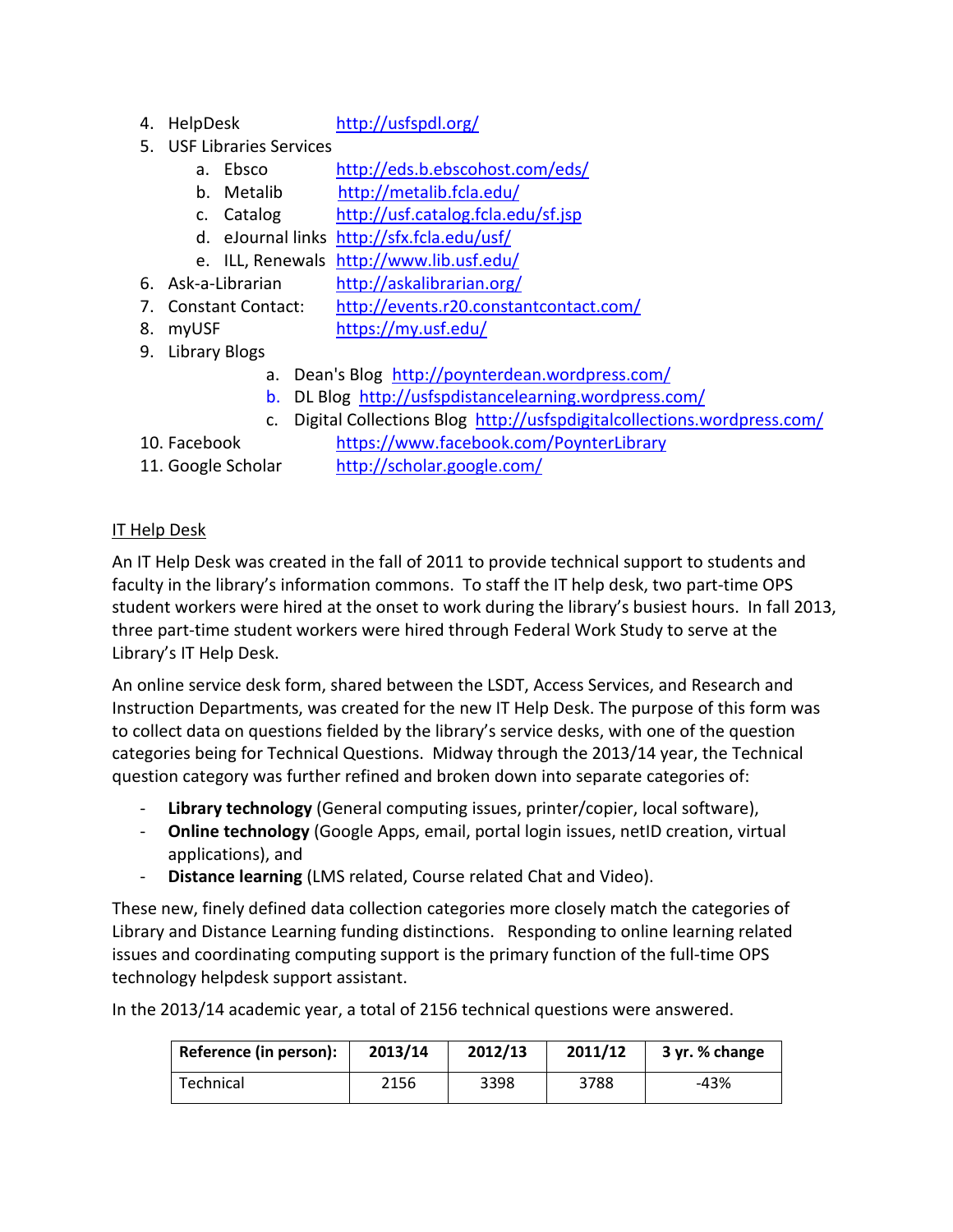## Phased Reduction of Guest / Affiliate Computers

Over the past 3 years, the library has steadily phased out the number of computers open to guest and affiliate users. In 2011/12 there were 5 guest/affiliate computers; this was reduced to 3 in 2012/13; and finally in 2013/14 the number of guest/affiliate computers was reduced to just 1 computer station.

This reduction in the number of guest/affiliate computers had a clear impact on the number of technical questions fielded by the student workers at the IT Help Desk. As can be seen above, the number of technical questions declined 36% from 2012/13 to 2013/14. However, upon closer analysis of the type of technical questions, much of this reduction came from no longer having to log on a guest or affiliate user onto the library's computers. In 2012/13 year, 22% of the IT Help Desk Technical entrees (or more specifically 748 questions) had been to guest or affiliate users asking to be logged into the computers. Thus, with the reduction of this service, the IT student workers no longer had to perform this duty in the 2013/14 academic year.

## Intra-Departmental Work Statistics

In addition to the combined service desk statistics, the LSDT department collects data on the number of help requests submitted through the online Technology Helpdesk tracking system. The 4 types of relevant tracking categories are:

- **Library Staff Computing** Tracks project work and requests from library employees to the LSDT department.
- **Library Technology Helpdesk** Tracks all work requests from the IT Help Desk student workers to the LSDT department staff to provide more sophisticated mediation or solutions.
- **Library Website related** Tracks work requests pertaining to the new library website www.lib.usfsp.edu

The number of Library Staff Computing help requests has increased by 10% over the past 3 years, possibly representing the steady growth in library employees. However, the number of Library Technology Helpdesk requests has increased by 83% in the past 3 years. As stated above, these requests are to answer more sophisticated computer problems than the student workers at the IT Help Desk are capable of handling. Instead, these questions require the higher knowledge and administrative capabilities possessed in 2013/14 by second tier support, consisting of Systems Administrator and Systems Support Analyst.

| <b>Tickets</b>                 | 2013/14 | 2012/13 | 2011/12 | 3 yr. %<br>Change |
|--------------------------------|---------|---------|---------|-------------------|
| <b>Library Staff Computing</b> | 204     | 163     | 186     | 10%               |
| Library Technology Helpdesk    | 163     | 91      | 89      | 83%               |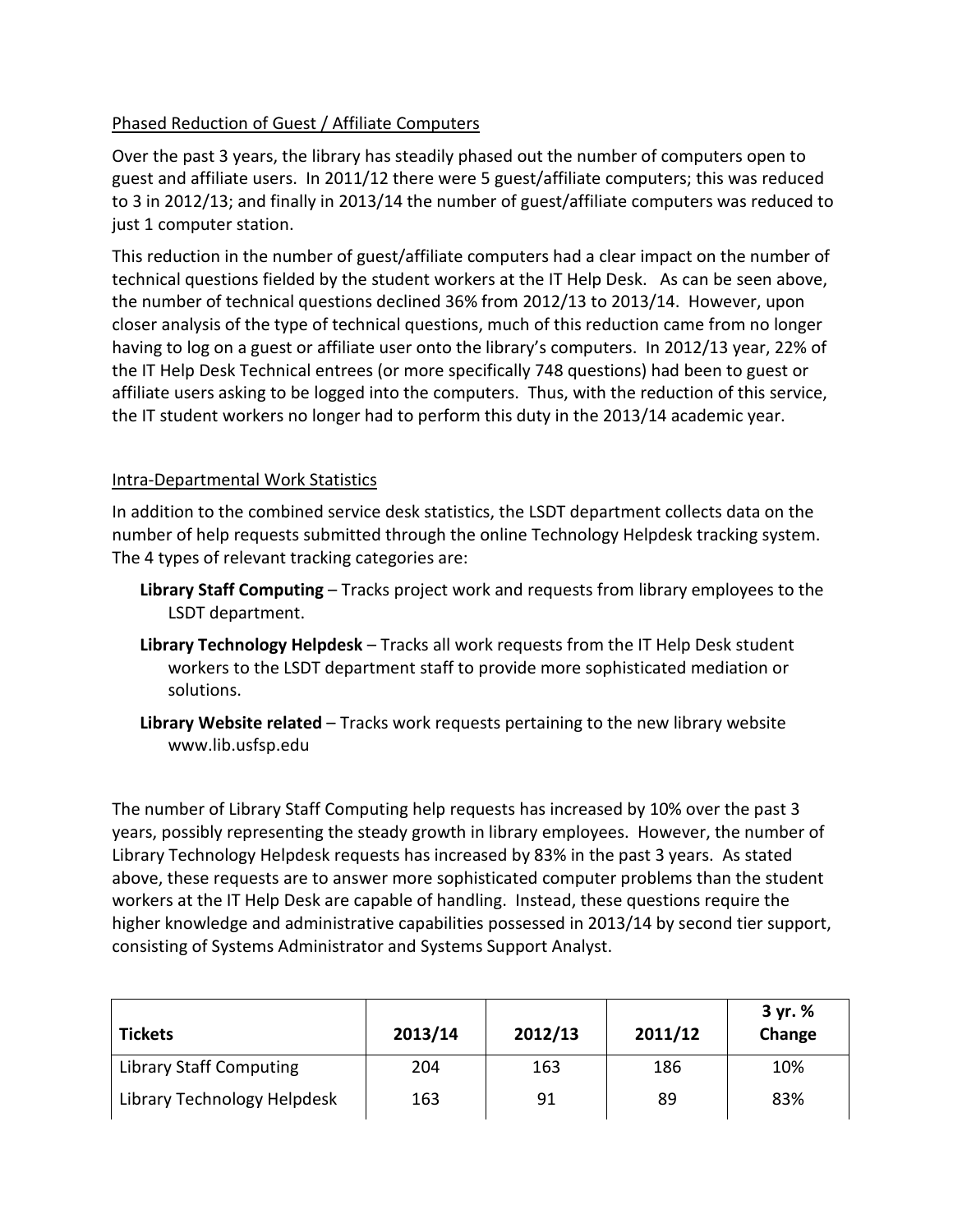| Library Website related | 49  | 89  | 362 | $-86%$ |
|-------------------------|-----|-----|-----|--------|
| <b>Total</b>            | 416 | 343 | 637 | $-35%$ |

The decline of library website tickets indicates a positive change in the evolution of the library website. As noted above, the new library website went live in 2012/13, and many of the tickets were to fix or improve aspects of the new site. Fewer tickets issued for website issues in 2013/14 indicate that many of the problems inherent to a major transformation have been resolved and that the phase of normal website management has begun.

Finally, an important item to note about these statistics is that the range of time spent answering and responding to these help requests is not consistent ticket-to-ticket. Depending upon the complexity of the task, some tickets represent smaller help requests (such as updating a software program on a staff worker's computer), while other tickets represent a large, laborintensive project, such as the refresh of entire lab spaces or the addition of multiple computers.

Examples of service requests include:

## **Library Staff Computing**

- My computer seems slow, accessing the Internet or opening files.
- Can't figure out how to locate the 'shared' file. It seems to no longer be showing on my Google Drive.
- Programs need installing, or updates to the OS or applications are needed.
- I have a virus in quarantine that says it is trojan.gen.2.

## **Library Technology Helpdesk**

- There is an error with SAS on the virtual labs software in case anyone has problems accessing the program.
- A current student from Tampa campus can't login to any of our computers. He can login to OASIS without any problems with the same user name and password.
- For some reason both printers wouldn't print Microsoft Publisher documents.

## **Library Website related**

- When attempting to use the RAP form link on the main page from the circulation desk standalone computer for public, or in the horseshoe from Firefox, there is an error when passing from the initial page with the checkboxes to the full form page.
- I got a call from a liaison that the link to the purchase request form they had in their LibGuides was not working. She then went to the cd page and clicked on the link and got a 404 error message. I just tried it and got the same result.
- Hello, the library's website is opening in a safe mode no matter what browser I use. What browser/edition is most compatible with your website config?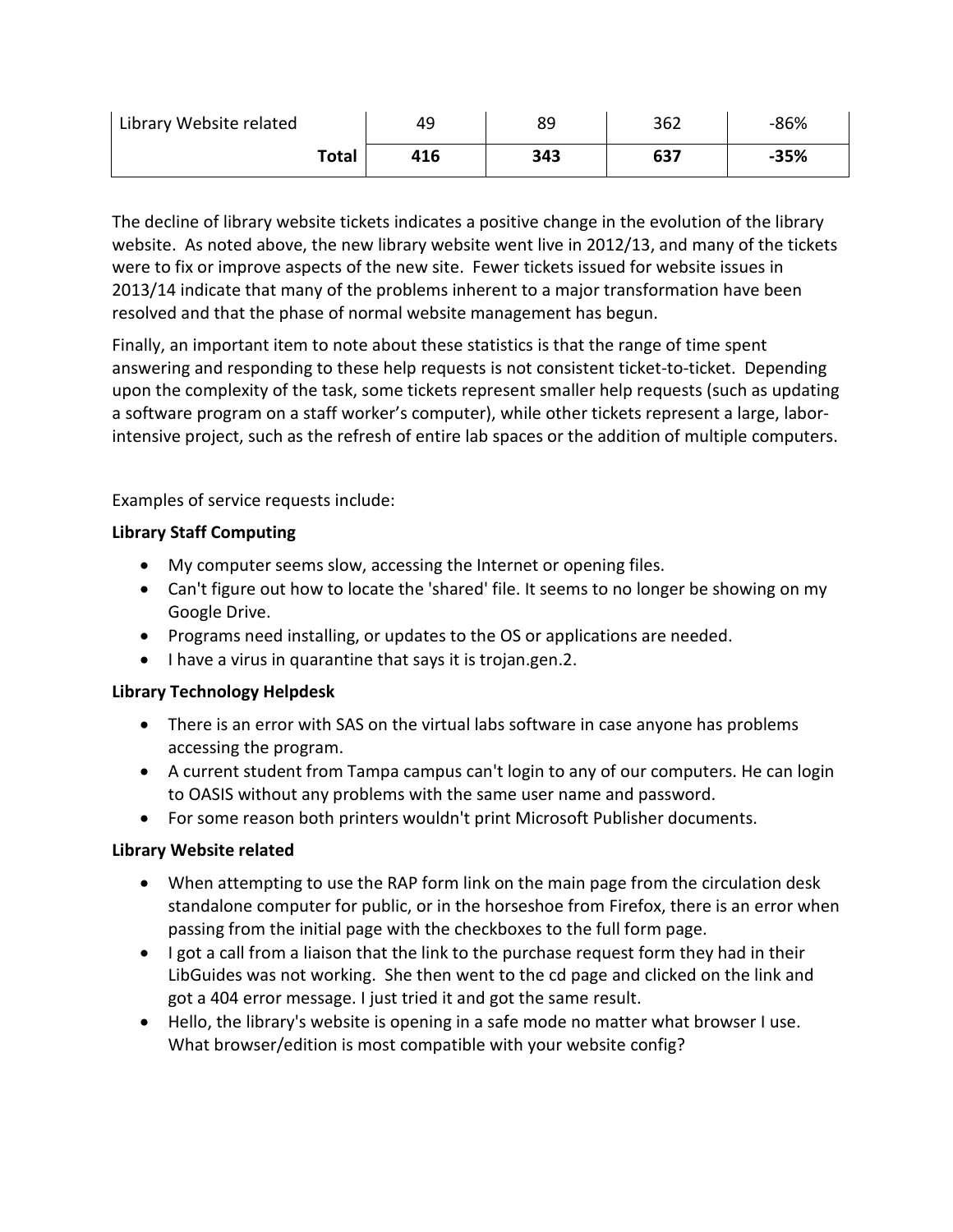#### Laptops

In 2010, the library purchased seven Dell Laptops for students to check out at the Circulation desk for in-library use. Due to the popularity and constant demand for these laptops, the LSDT department in 2012/13 purchased 12 newer models to replace and expand the program. In addition, six MacBook Laptops were purchased. The library now provides 19 laptops for student in-library use.

The LSDT department also has three laptops for library employee use. USFSP faculty that created online courses between 2011 to 2013 were provided with a laptop to support their work. The Library LSDT department is responsible for purchasing, configuring, and providing continued technical support to faculty with these DL laptops.

#### Digital Archive

- Began in 2011
- The LSDT department continues to maintain the infrastructure for the USFSP Digital Archive including backup, virtual servers, network access and security.

#### Self-Check-Out Machine

A self-check-out machine was purchased and installed in the library in 2012. The LSDT department worked with our partners at 3M to install the system, and also performs maintenance and support for this new library service.

## **Significant Personnel Accomplishments**

#### **Service:**

Berrie Watson:

Library Service

- Library Leadership Team, Member
- Search Committee for Systems Analyst, **Chair**

## University Service

• USFSP Vision 20/20 Strategic Planning General Committee, Member

Professional Service

• VMWare Users Group, Member

Sharon Austin: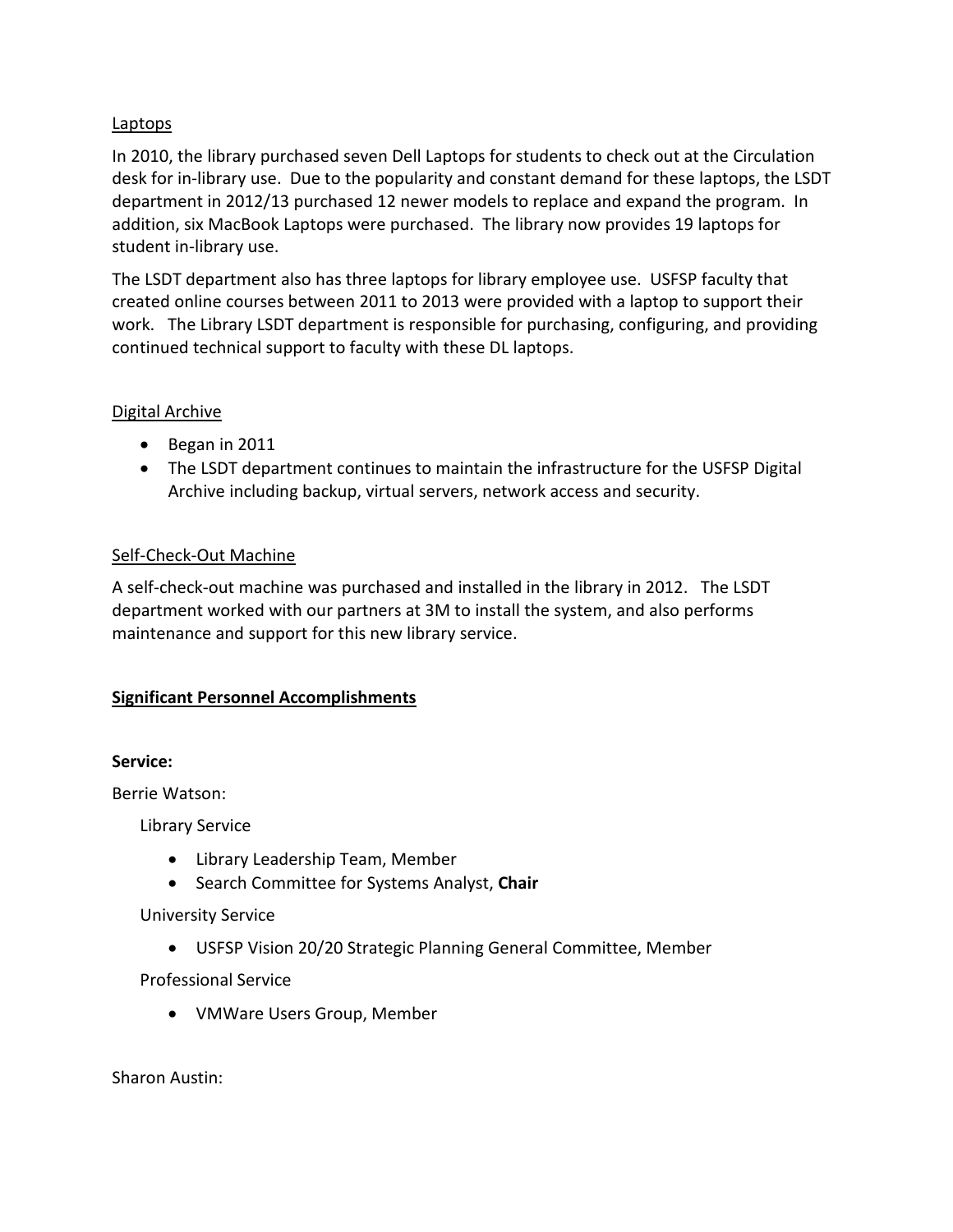• *Introduction to WordPress Online Workshop*, Southeast Florida Library Information Network SEFLIN teaching, **Instructor**

Gediminas Pakalnis:

• *Behind the Scenes at the Olympics,* Jan. 14, 2014, **Panel Speaker**

#### **Future Challenges:**

Strategic USFSP Growth

- Most of the services provided by the Systems and Digital Technology department are consistent and will not change in the upcoming years. However, with the strategic growth of the campus, a significant future challenge is ensuring that the LSDT department continues to have the staffing and technological capacity to support the relentless expansion of these critical USFSP IT functions.
- Specifically, an increase in courses will feed the development of more critical and higher capacity local resources, requiring additional staff, equipment, and organizational complexity.
- Likewise, the increase of the number of USFSP students will drive increased usage of the library and related technology services.

Increase in Managerial Responsibilities

- Berrie Watson, Head of the LSDT department is increasingly responsible for documenting department activities such as writing hardware or software proposals, justifications for new services, project summaries, and departmental reports. These ever increasing documentation responsibilities are a substantial additional process that is becoming vital to the LSDT department to perform in a highly organized and transparent USFSP environment.
- In collecting the data to complete this departmental report, it quickly became apparent that the department needs to carefully consider what standardized types of data are collected to measure departmental services and activities. In addition, a standard protocol and data collection system to document their own activities must be consistently utilized by all departmental staff members.

**Future Directions:**

Information Commons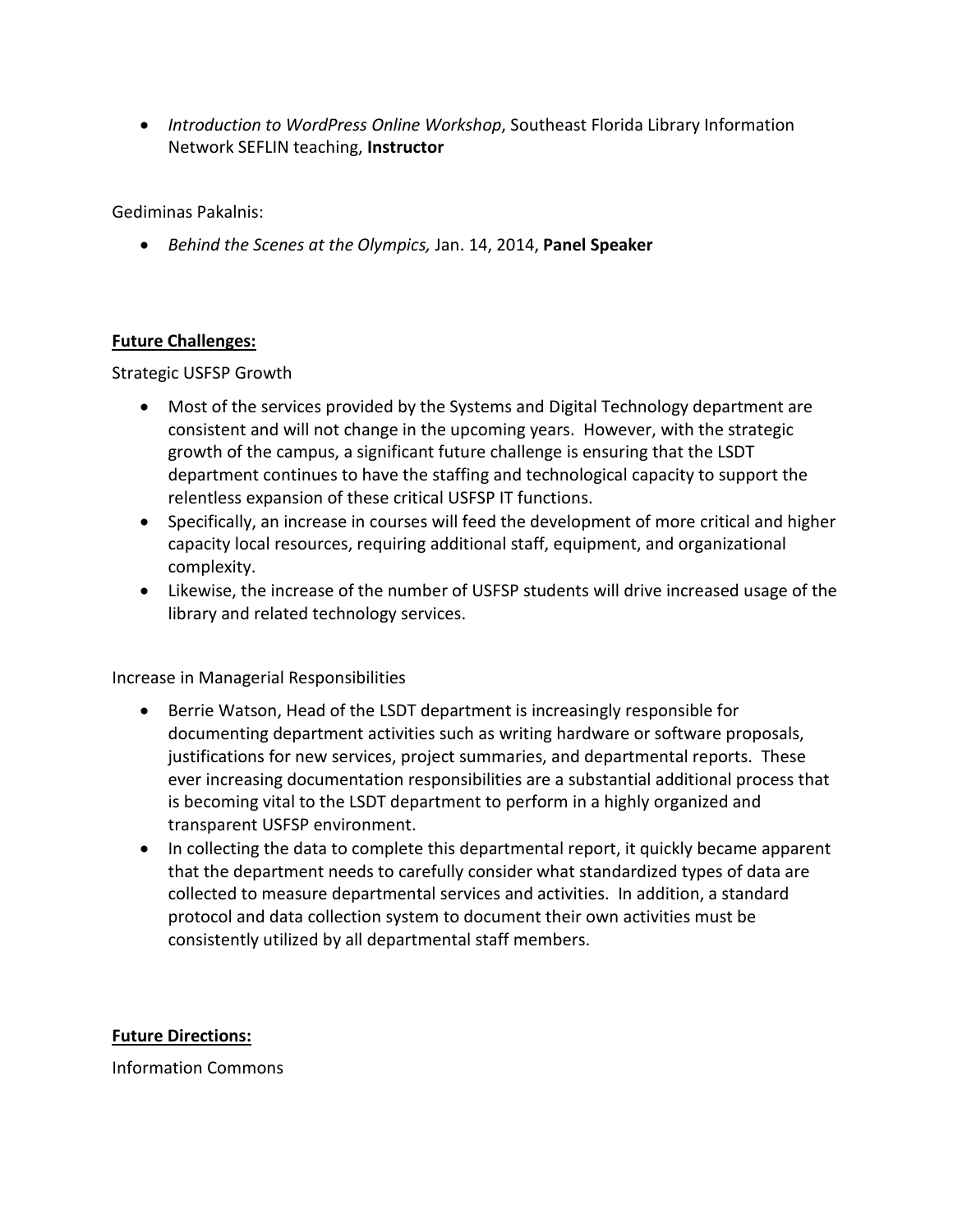- Printing The library's current contract with Ricoh expires in November 2014. Currently the department is exploring moving the library's student printing to a shared campus standard on using Bull Bucks as a printing payment method.
- The library's student computers will expand to the  $3<sup>rd</sup>$  Floor, in the 2014/15 academic year. This expansion is a direct response to student demands for a quiet computing lab. However, this area will pose unique challenges in terms of providing remote IT assistance and ensuring continued quiet study.
- The Poynter Library computer instruction room 218 will be made available for additional student computing during the busy end of the semester and exam weeks.

## E-Learning Support Portal

- Library computers currently operate at 100 megabyte speeds but will be converted to gigabyte speed; this change will vastly increase network connectivity speed, vital for connectivity to virtual lab environments at USF and USFSP.
- This project started during the 2014 summer and will continue in the 2014/15 academic year.

## LSDT Department Guidelines for Support Services

• The Systems and Digital Technology Department aims to define the support services that the department provides to the library, to the information commons and to the department of Online Learning and Instructional Technology Services. Specifically the staff of the department will define the extent of services provided and document how they operate, so that a set of standard operating procedures can be made for routine tasks and data collection. This set of standard procedures is particularly important as the department personnel is expanding and as the USFSP student population and online course offerings continue to grow strategically.

## Strategic Plan for the Department

- Consider long-term 3-5 year technology plan for library and the LSDT department support for online learning computing services.
- In order to support multiple areas adequately and fairly, develop support plans to outline current and expected resource outlays and services in order to balance, prioritize and anticipate growth.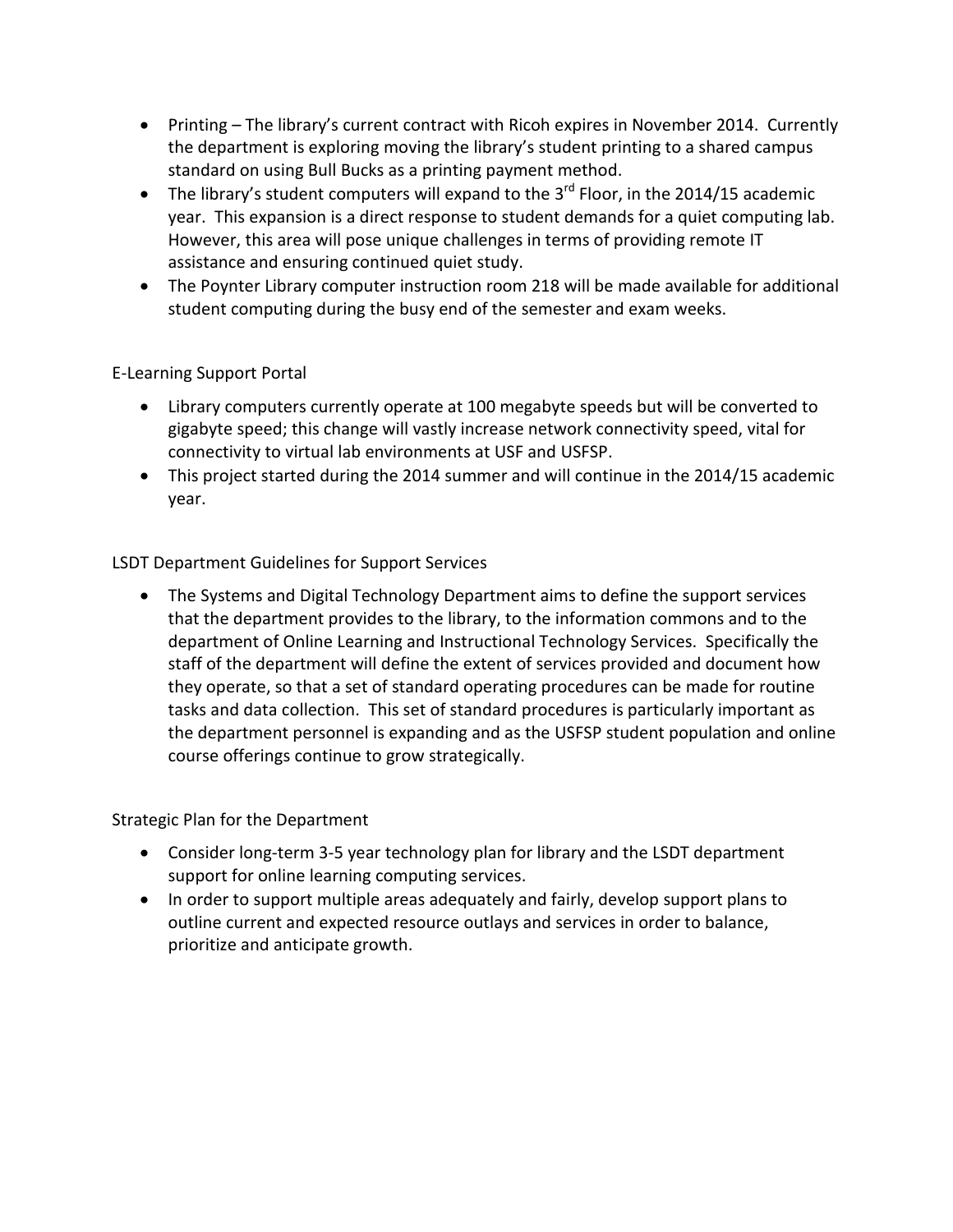| <b>March</b>                                                | <b>April Page</b>                                                      | May                                                         | June                                                                                      |
|-------------------------------------------------------------|------------------------------------------------------------------------|-------------------------------------------------------------|-------------------------------------------------------------------------------------------|
|                                                             |                                                                        |                                                             | $\prime$                                                                                  |
| /library-hours/                                             | /library-hours/                                                        | /library-hours/                                             | /library-hours/                                                                           |
| /students/                                                  | /students/                                                             | /students/                                                  | /info/employment-<br>opportunities-at-nelson-<br>poynter-memorial-library/                |
| /resources/                                                 | /resources/                                                            | /resources/                                                 | /students/                                                                                |
| /services/                                                  | /people/                                                               | /service/dl-support/                                        | /resources/                                                                               |
| /physical-space/map-of-the-<br>third-floor-of-the-library/  | /services/                                                             | /services/                                                  | /info/director-of-distance-<br>and-online-learning/                                       |
| /people/                                                    | /about/                                                                | /people/                                                    | /people/                                                                                  |
| /about/                                                     | /physical-space/map-of-the-<br>third-floor-of-the-library/             | /about/                                                     | /services/                                                                                |
| /physical-space/map-of-the-<br>second-floor-of-the-library/ | /physical-space/map-of-the-<br>second-floor-of-the-library/            | /online-learning/                                           | /about/                                                                                   |
| /info/contact-us/                                           | /staff-member/carol-hixson/                                            | /instructional-media/                                       | /online-learning/                                                                         |
| /digital-resource/browsing-<br>journals/                    | /news-events/extended-<br>hours-for-exam-week-2/                       | /news-events/research-and-<br>creativity-at-usfsp/          | /instructional-media/                                                                     |
| /service/renew-materials/                                   | /wp-<br>content/themes/NelsonChild<br>2012_29July2013/form-<br>rap.php | /info/images/third_floor_ma<br>p.gif                        | /physical-space/map-of-the-<br>third-floor-of-the-library/                                |
| /wp-content/themes/2012<br>_29July2013/form-rap.php         | /instructional-media/                                                  | /service/usf-id-card-center/                                | /faculty-staff/                                                                           |
| /news-events/read-poster-<br>contest-march-2014/            | /digital-resource/browsing-<br>journals/                               | /dlearn/online.html                                         | /digital-esource/browsing-<br>journals/                                                   |
| /faculty-staff/                                             | /quicklinks.html                                                       | /physical-space/map-of-the-<br>third-floor-of-the-library/  | /physical-space/map-of-the-<br>second-floor-of-the-library/                               |
| /access-services/                                           | /news-events/this-week-at-<br>the-library-april-28th-<br>through-may4/ | /service/renew-materials/                                   | /info/contact-us/                                                                         |
| /instructional-media/                                       | /service/renew-materials/                                              | /info/contact-us/                                           | /staff-member/carol-hixson/                                                               |
| /audience-community/                                        | /departments/                                                          | /staff-member/carol-hixson/                                 | /audience-community/                                                                      |
| /quicklinks.html                                            | /faculty-staff/                                                        | /physical-space/map-of-the-<br>second-floor-of-the-library/ | /news-events/online-<br>learning-and-support-<br>services-professional-<br>development-2/ |
| /reference-instruct/                                        | /reference-instruct/                                                   | /faculty-staff/                                             | /staff-member/david-<br>brodosi/                                                          |
| /special-collections/                                       | /info/contact-us/                                                      | /info/images/second_floor_m<br>ap.gif                       | /modules/AvoidPlagiarismAP<br>A/Module2_Avoid_Plagiarism<br>_print.                       |
| /physical-space/map-of-the-<br>first-floor-of-the-library/  | /systems-digital/                                                      | /digital-resource/browsing-<br>journals/                    | /service/renew-materials/                                                                 |

## **Appendix A:** Ranking of Library Website and its Webpages with 20 or more visits / month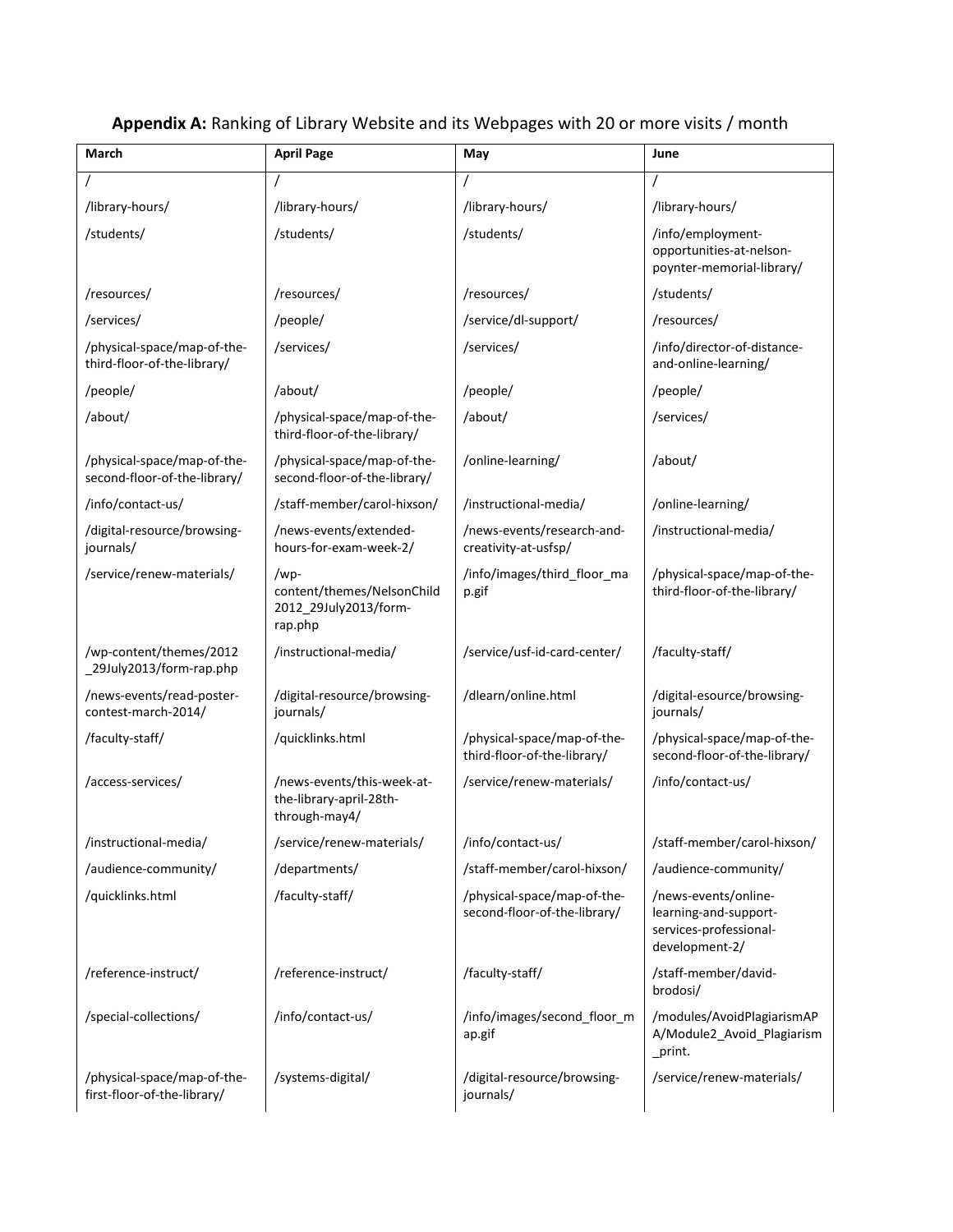| /wp-content/themes/                                        | /staff-member/jim-schnur/                                                            | /departments/                                                                                 | /onsite-resource/meet-the-                                                                  |
|------------------------------------------------------------|--------------------------------------------------------------------------------------|-----------------------------------------------------------------------------------------------|---------------------------------------------------------------------------------------------|
| NelsonChild2012_29July2013<br>/form-feedback.php           |                                                                                      |                                                                                               | team-of-the-usfsp-online-<br>learning-and-support-<br>services/                             |
| /guidelines-<br>policies/guidelines-for-<br>borrowing/     | /news-events/news-from-the-<br>nelson-poynter-library-usfsp-<br>april-17/            | /info/give-to-the-library/                                                                    | /onsite-resource/student-<br>use-computing-resources-<br>the-usfsp-information-<br>commons/ |
| /staff-member/jim-schnur/                                  | /audience-community/                                                                 | /help/                                                                                        | /help/                                                                                      |
| /info/give-to-the-library/                                 | /modules/AvoidPlagiarismAP<br>A/Module2_Avoid_Plagiarism<br>_print.                  | /staff-member/berrie-<br>watson/                                                              | /service/usf-id-card-center/                                                                |
| /service/usfsp-retiree-library-<br>benefits/               | /online-learning/                                                                    | /news-events/this-week-at-<br>the-library-week-of-may-11/                                     | /systems-digital/                                                                           |
| /staff-member/carol-hixson/                                | /help/                                                                               | /wp-content/themes/                                                                           | /service/instructional-                                                                     |
|                                                            |                                                                                      | NelsonChild2012_29July2013<br>/form-feedback.php                                              | technology-services/                                                                        |
| /online-learning/                                          | /info/give-to-the-library/                                                           | /onsite-resource/meet-the-<br>team-of-the-usfsp-online-<br>learning-and-support-<br>services/ | /access-services/                                                                           |
| /departments/                                              | /staff-member/kaya-van-<br>beynen/                                                   | /staff-member/jim-schnur/                                                                     | /service/dl-support/                                                                        |
| /help/                                                     | /access-services/                                                                    | /onsite-<br>resource/professional-<br>development/                                            | /staff-member/deborah-<br>henry/                                                            |
| /systems-digital/                                          | /news-and-events/                                                                    | /modules/AvoidPlagiarismAP<br>A/Module2_Avoid_Plagiarism<br>_print.                           | /staff-member/jim-schnur/                                                                   |
| /wp-content/themes/                                        | /wp-                                                                                 | /news-events/online-                                                                          | /staff-member/patricia-                                                                     |
| NelsonChild2012_29July2013<br>/form-libraryinstruction.php | content/themes/NelsonChild<br>2012_29July2013/form-<br>feedback.php                  | learning-and-support-<br>services-professional-<br>development/                               | pettijohn/                                                                                  |
|                                                            | /news-events/distance-<br>learning-professional-<br>development-upcoming-<br>events/ | /digital-resource/avoiding-<br>plagiarism-apa-citation-style/                                 | /special-collections/                                                                       |
|                                                            | /special-collections/                                                                | /news-events/online-<br>learning-and-support-<br>services-professional-<br>development-2/     | /service/online-learning-<br>services-ols/                                                  |
|                                                            | /guidelines-policies/assistive-<br>technologies-room/                                | /audience-community/                                                                          | /staff-member/berrie-<br>watson/                                                            |
|                                                            | /?s=usf general counsel                                                              | /collection-dev/                                                                              | /info/technology-systems-<br>analyst/                                                       |
|                                                            | /library-guidelines/                                                                 | /onsite-resource/systems-<br>software-resources/                                              | /news-<br>events/congratulations-to-<br>tina-and-deb/                                       |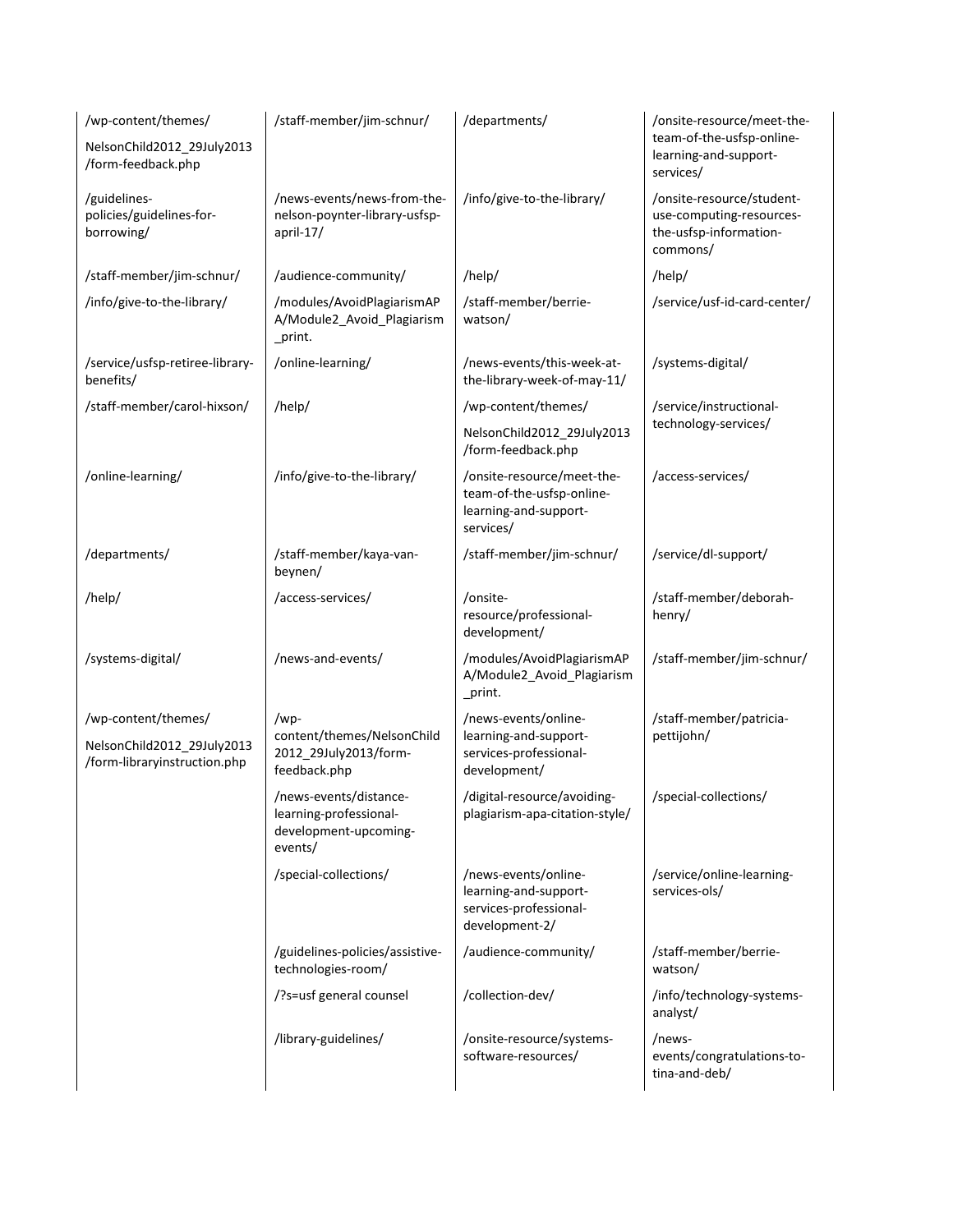| /news-<br>events/congratulations-to-<br>karl-kmetz-and-dr-chris-davis-<br>co-authors/               | /service/instructional-design-<br>services-for-faculty/                                                | /staff-member/kaya-van-<br>beynen/                 |
|-----------------------------------------------------------------------------------------------------|--------------------------------------------------------------------------------------------------------|----------------------------------------------------|
| /info/copyright-restrictions/                                                                       | /service/interlibrary-loan-<br>with-netid/                                                             | /departments/                                      |
| /onsite-resource/systems-<br>software-resources/                                                    | /staff-member/david-<br>brodosi/                                                                       | /info/give-to-the-library/                         |
| /physical-space/map-of-the-<br>first-floor-of-the-library/                                          | /staff-member/kaya-van-<br>beynen/                                                                     | /onsite-resource/library-<br>printing-and-copying/ |
| $?s=.pdf$                                                                                           | /access-services/                                                                                      | /onsite-<br>resource/professional-<br>development/ |
| /service/usf-id-card-center/                                                                        | /staff-member/deborah-<br>henry/                                                                       | /service/interlibrary-loan/                        |
| /collection-dev/                                                                                    | /personal-contact-thank-you-<br>page/                                                                  | /staff-member/tina-neville/                        |
| /news-events/packed-house-<br>annual-meeting-of-society-<br>for-advancement-of-poynter-<br>library/ | /service/instructional-media-<br>services-for-faculty/                                                 | /faq/how-much-does-it-cost-<br>to-print/           |
| /staff-member/deborah-<br>henry/                                                                    | /onsite-resource/technical-<br>support-for-faculty-usfsp-<br>online-learning-and-support-<br>services/ | /guidelines-policies/valid-usf-<br>id/             |
| /news-events/and-the-<br>winners-are-library-read-<br>poster-contest/                               | /quicklinks.html                                                                                       | /service/interlibrary-loan-<br>with-netid/         |
| /news-events/survivors-<br>speak-exhibit-2014/                                                      | /staff-member/virginia-<br>champion/                                                                   | /wp-<br>ontent/themes/NelsonChild/f<br>orm-rap.php |
| /service/guidelines-<br>development/                                                                | /news-events/usfsp-digital-<br>archive-featuring-new-<br>student-submission-canton-<br>rewind/         |                                                    |
| /staff-member/gary-austin/                                                                          | /wp-<br>content/themes/NelsonChild<br>2012_29July2013/form-<br>rap.php                                 |                                                    |
| /info/                                                                                              | /onsite-resource/library-<br>printing-and-copying/                                                     |                                                    |
| /service/group-study-rooms/                                                                         | /onsite-resource/student-<br>use-computing-resources-<br>the-usfsp-information-<br>commons/            |                                                    |
| /staff-member/virginia-<br>champion/                                                                | /staff-member/gary-austin/                                                                             |                                                    |
| /library-admin/                                                                                     | /staff-member/tina-neville/                                                                            |                                                    |
|                                                                                                     |                                                                                                        |                                                    |